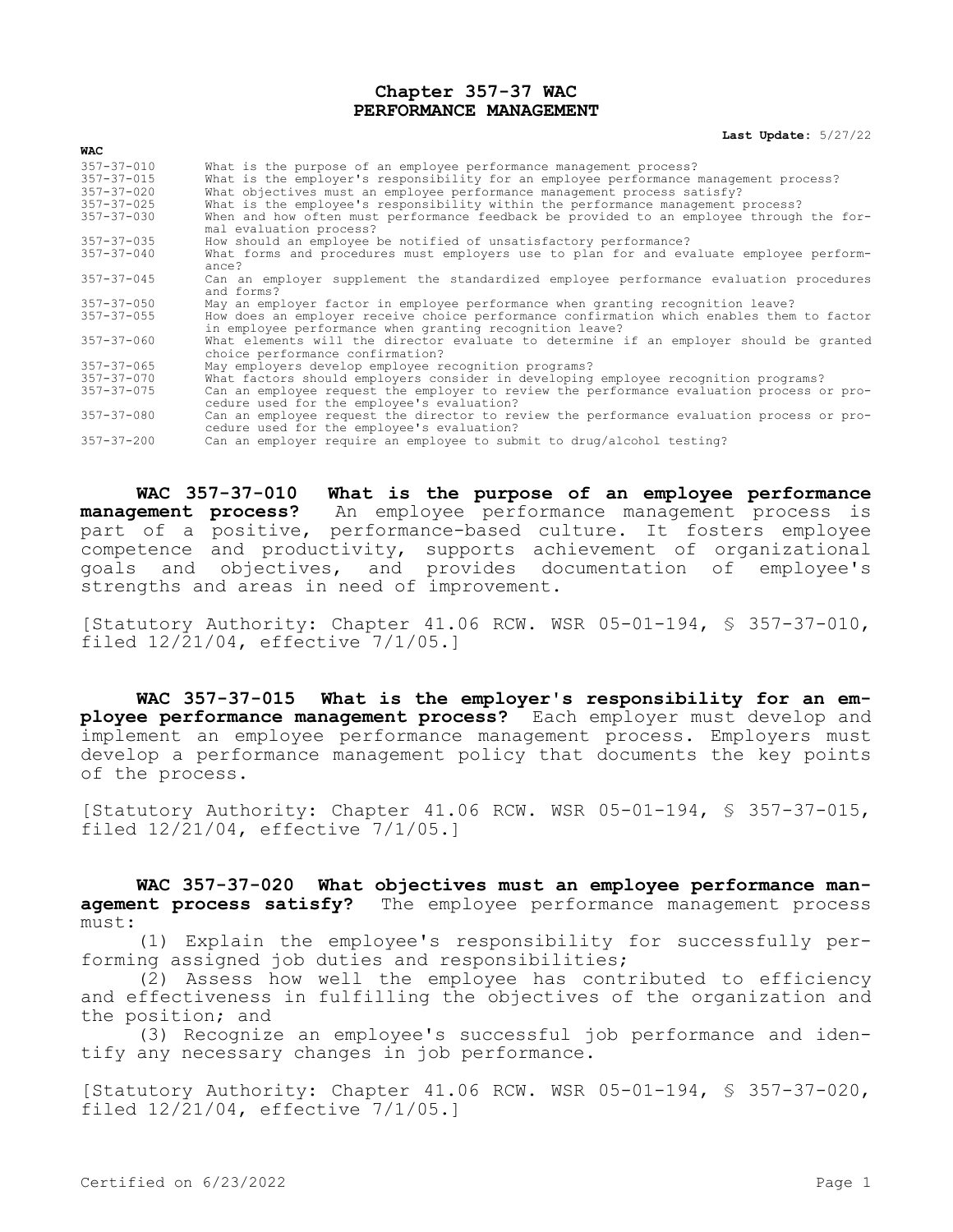**WAC 357-37-025 What is the employee's responsibility within the performance management process?** The employee has the responsibility to:

(1) Request clarification of any job duty, standard, or expectation that is unclear;

(2) Perform work as assigned and meet job standards and expectations;

(3) Participate in the performance evaluation process; and

(4) Communicate with supervisor and share successes and problems so the supervisor can better measure progress and provide assistance.

[Statutory Authority: Chapter 41.06 RCW. WSR 05-01-194, § 357-37-025, filed 12/21/04, effective 7/1/05.]

**WAC 357-37-030 When and how often must performance feedback be**  provided to an employee through the formal evaluation process? ployers must provide feedback and formally evaluate the performance of:

(1) A probationary employee or a permanent employee serving a trial service period or transition review period before the employee attains permanent status in the position; and

(2) A permanent employee on an annual basis.

[Statutory Authority: Chapter 41.06 RCW. WSR 05-01-194, § 357-37-030, filed 12/21/04, effective 7/1/05.]

**WAC 357-37-035 How should an employee be notified of unsatisfactory performance?** A probationary or permanent employee whose work performance is determined to be unsatisfactory must be notified in writing of the deficiency(ies). Unless the deficiency is extreme, the employee must be given an opportunity to demonstrate improvement.

[Statutory Authority: Chapter 41.06 RCW. WSR 05-01-194, § 357-37-035, filed 12/21/04, effective 7/1/05.]

**WAC 357-37-040 What forms and procedures must employers use to plan for and evaluate employee performance?** Employers must use standardized employee performance planning and evaluation procedures and forms developed by the director or alternate procedures and forms approved by the director.

[Statutory Authority: Chapter 41.06 RCW. WSR 05-01-194, § 357-37-040, filed 12/21/04, effective 7/1/05.]

**WAC 357-37-045 Can an employer supplement the standardized employee performance evaluation procedures and forms?** Employers may supplement the standardized planning and evaluation forms and procedures with special performance factors and assessment approaches that are specific to organizational needs. Employers do not need approval to supplement the standardized forms or procedures.

[Statutory Authority: Chapter 41.06 RCW. WSR 05-01-194, § 357-37-045, filed 12/21/04, effective 7/1/05.]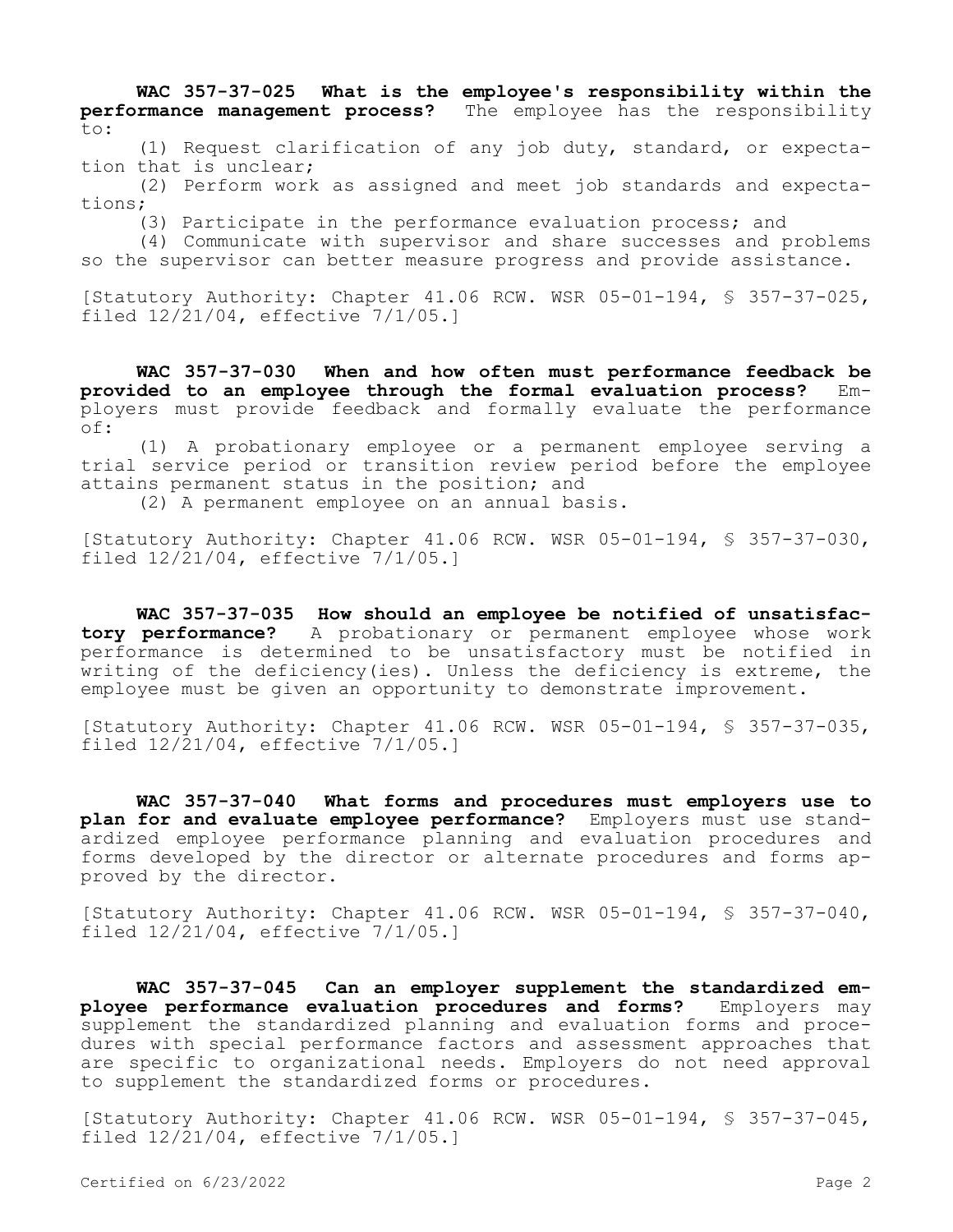**WAC 357-37-050 May an employer factor in employee performance**  when granting recognition leave? An employer may factor in an employee's performance when granting recognition leave if the employer has received choice performance confirmation.

[Statutory Authority: Chapter 41.06 RCW. WSR 22-12-074, § 357-37-050, filed 5/27/22, effective 7/1/22; WSR 16-05-056, § 357-37-050, filed 2/12/16, effective 3/14/16; WSR 05-01-194, § 357-37-050, filed 12/21/04, effective 7/1/05.]

**WAC 357-37-055 How does an employer receive choice performance confirmation which enables them to factor in employee performance when granting recognition leave?** Employers may request choice performance confirmation from the director. The director will use the elements listed in WAC 357-37-060 to assess and evaluate an employer's readiness to fairly and objectively factor in employee performance when granting recognition leave. If the director determines that the employer has developed a performance management program that encompasses the necessary elements, the employer will be granted choice performance confirmation.

[Statutory Authority: Chapter 41.06 RCW. WSR 22-12-074, § 357-37-055, filed 5/27/22, effective 7/1/22; WSR 16-05-056, § 357-37-055, filed 2/12/16, effective 3/14/16; WSR 05-01-194, § 357-37-055, filed 12/21/04, effective 7/1/05.]

**WAC 357-37-060 What elements will the director evaluate to determine if an employer should be granted choice performance confirmation?** The director will evaluate the following elements to determine if an employer should receive choice performance confirmation:

(1) Executive commitment to a performance-based culture;

(2) Present status of performance management in the organization;

(3) Defined roles and responsibilities for implementing and sustaining a performance management system;

(4) Policy and process for holding managers accountable for properly carrying out their roles and responsibilities in performance management;

(5) Internal policies and procedures for a performance management system;

(6) Strategy for communicating to employees regarding policies, procedures and timelines for performance management;

(7) Performance management orientation and training for managers and supervisors;

(8) Internal mechanisms for managing funding for performancebased recognition leave;

(9) Implementation of a performance and development plan for all employees subject to performance factor decisions; and

(10) Process for monitoring and measuring success.

[Statutory Authority: Chapter 41.06 RCW. WSR 22-12-074, § 357-37-060, filed 5/27/22, effective 7/1/22; WSR 16-05-056, § 357-37-060, filed 2/12/16, effective 3/14/16; WSR 05-01-194, § 357-37-060, filed 12/21/04, effective 7/1/05.]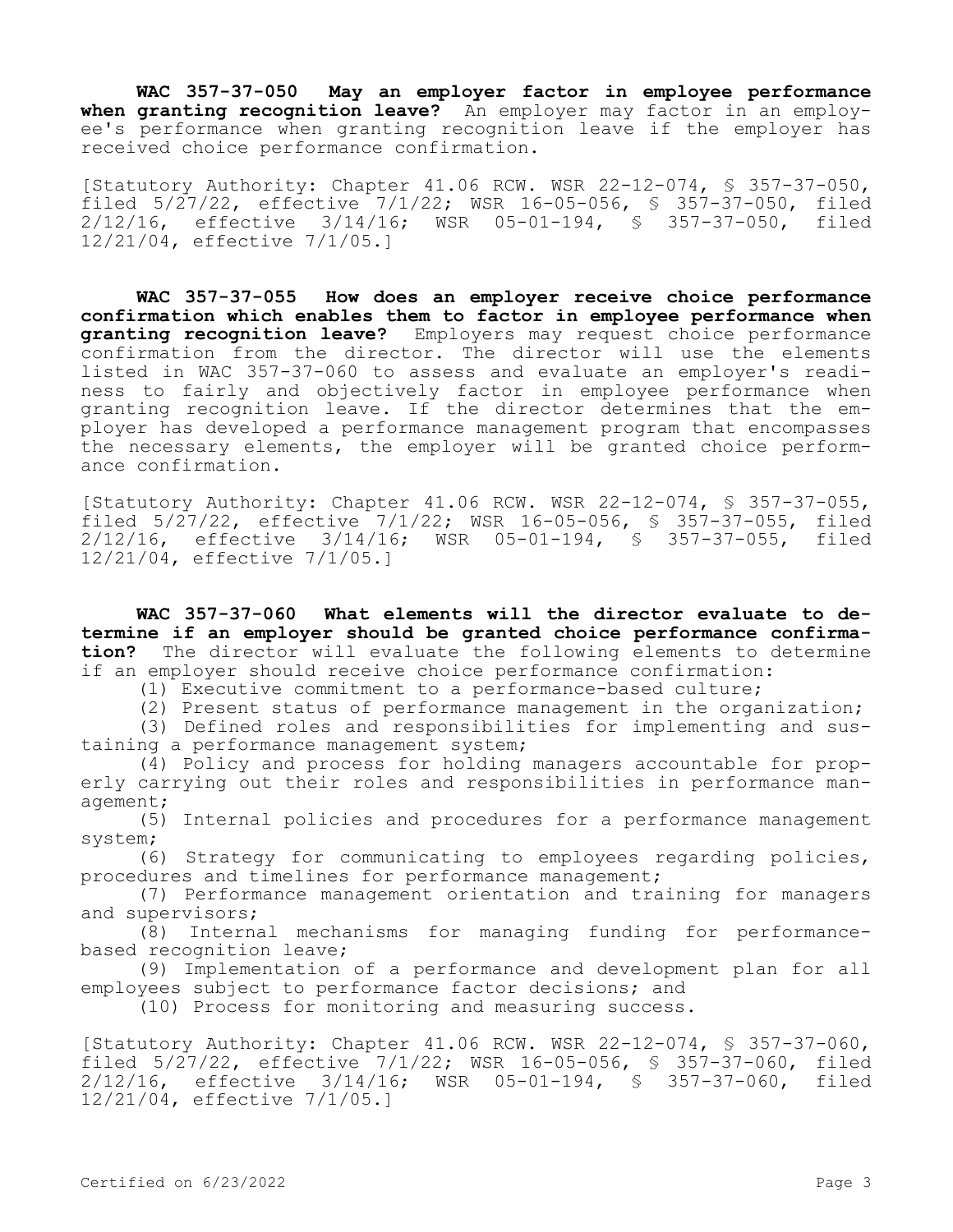**WAC 357-37-065 May employers develop employee recognition programs?** Employers may develop employee recognition and reward programs, utilizing tools available in RCW 41.60.150 and chapter 357-28 WAC.

[Statutory Authority: Chapter 41.06 RCW. WSR 05-01-194, § 357-37-065, filed 12/21/04, effective 7/1/05.]

**WAC 357-37-070 What factors should employers consider in developing employee recognition programs?** Employee recognition programs must be designed to recognize verifiable accomplishments. Programs may be linked to individual or group accomplishments as described in RCW 41.60.150 or to accomplishments that further the employer's mission, strategic goals or objectives.

[Statutory Authority: Chapter 41.06 RCW. WSR 05-01-194, § 357-37-070, filed 12/21/04, effective 7/1/05.]

**WAC 357-37-075 Can an employee request the employer to review the performance evaluation process or procedure used for the employee's evaluation?** If the employer has developed an internal review procedure, an employee may request the employer to review alleged irregularities in the use of the approved performance evaluation form and/or procedures. Employees must be notified in writing of the results of the employer's review.

[Statutory Authority: Chapter 41.06 RCW. WSR 05-01-194, § 357-37-075, filed 12/21/04, effective 7/1/05.]

**WAC 357-37-080 Can an employee request the director to review the performance evaluation process or procedure used for the employee's evaluation?** (1) As provided in WAC 357-49-010, and within thirty days of receipt of a completed and signed performance evaluation or the results of an employer review as provided in WAC 357-37-075, a WGS employee may request a director's review of alleged irregularities in the use of the approved performance evaluation form and/or procedures outlined in the civil service rules. The content of an evaluation is not subject to review.

(2) A WMS employee may request an internal agency review of alleged irregularities in the use of the approved performance evaluation form and/or procedures outlined in the civil service rules in accordance with the agency's WMS performance management procedures. The content of an evaluation is not subject to review.

[Statutory Authority: Chapter 41.06 RCW. WSR 06-15-070, § 357-37-080, filed 7/13/06, effective 8/14/06; WSR 05-01-194, § 357-37-080, filed 12/21/04, effective 7/1/05.]

**WAC 357-37-200 Can an employer require an employee to submit to drug/alcohol testing?** In addition to drug/alcohol testing required by state or federal law, an employer may require a specific employee to submit to drug/alcohol testing designed to identify the presence in